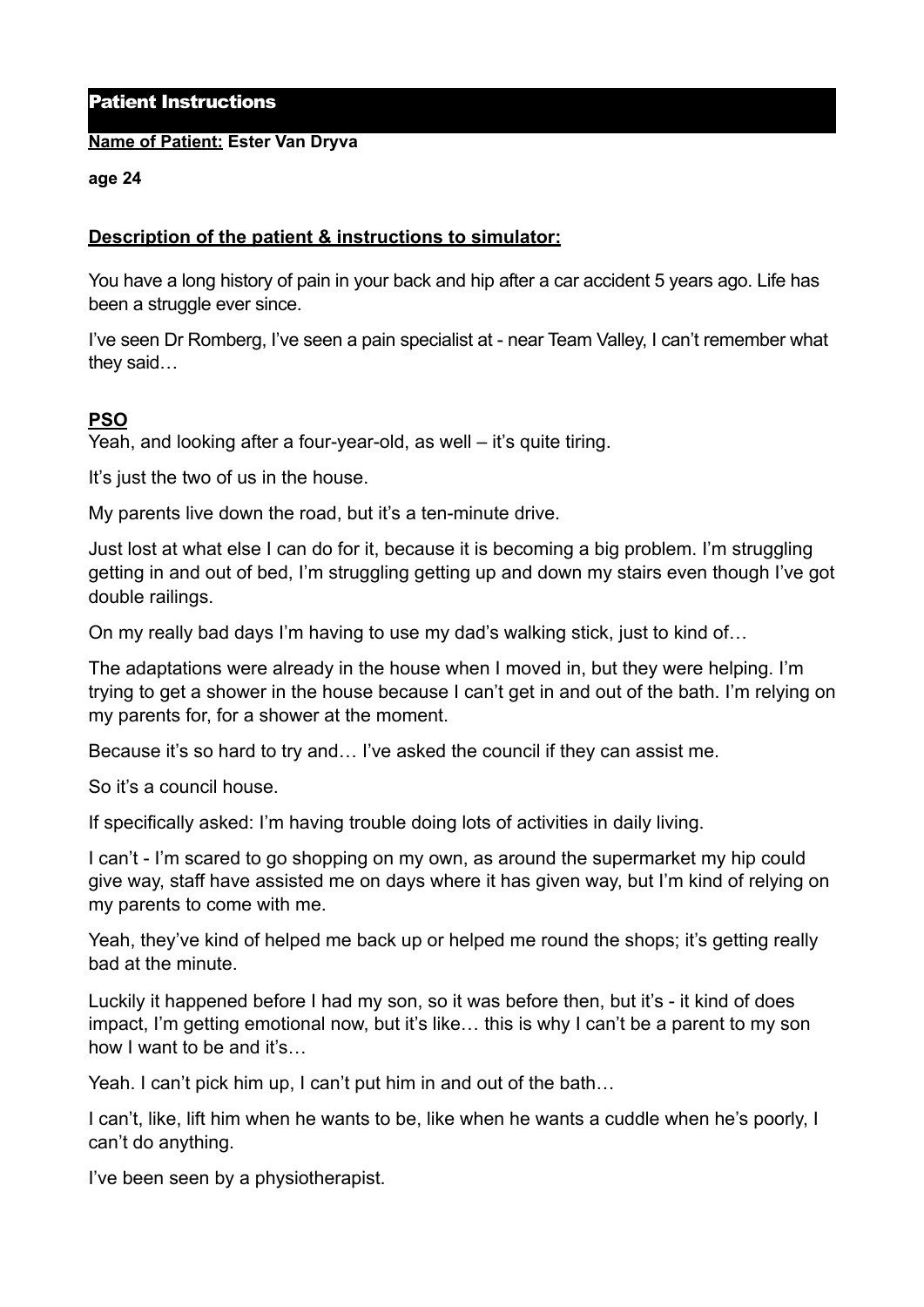They said they couldn't help. They've given me everything they can.

Yeah, I've had MRI scans, the lot.

It just seems like it's getting worse. I'm struggling with what to do.

I've lost my job as a civil servant.

Admin work, I had to sit at a computer, I had everything adapted, but I had an accident in work – bent down to my locker and my back completely gave way and I ended up lying on my mam's sitting room floor for five days. I lost my job because of it.

I bent down for a locker, to get into my locker.

And my back just spasmed, completely.

The money is coming from my parents at the moment.

It's very hard, I'm struggling to work out where I'm going to get my next meal from, some days. As long as my son eats, I don't eat.

I just get a bit of tax credits, child benefit for my son. But we've had a bit of a problem with income support, so I'm still waiting, waiting on stuff from them.

If asked what tests you've had: "I've had an MRI and it showed some wear and tear, changes. That was done a couple of… last year, year before.

If specifically asked: "Sleep's a huge problem, I've got broken sleep, I'm not going to sleep until about one o'clock in the morning."

When you get the chance to ask: "Is there anything I can take for the pain, like I say, I used to take tramadol, but…

Because, I've tried paracetamol, but…they don't touch the sides.

I do try to stop myself, I've got a trolley or my mam.

You are inclined to agree to most reasonable suggestions from the doctor: "Yeah, that sounds reasonable."

You are also happy with reasonable suggestions of how to cope with the tendency that you have to fall: "Yeah. I mean, I try to go for walks with my son, but it's just the thought of if I go down. I try to just make it a short walk, and if I feel good, we walk to the park or we walk to the shops."

If the doctor suggests that this might be a functional problem: "It's not something that's been brought up before, I've just been told this is what you've got, that's what you take. So, it's always been…"

### **First line and history**

I've got degenerative spine and hip damage, and at the minute it's really bad. Sometimes my hip and my legs are just giving way underneath myself, and I'm falling to the floor.